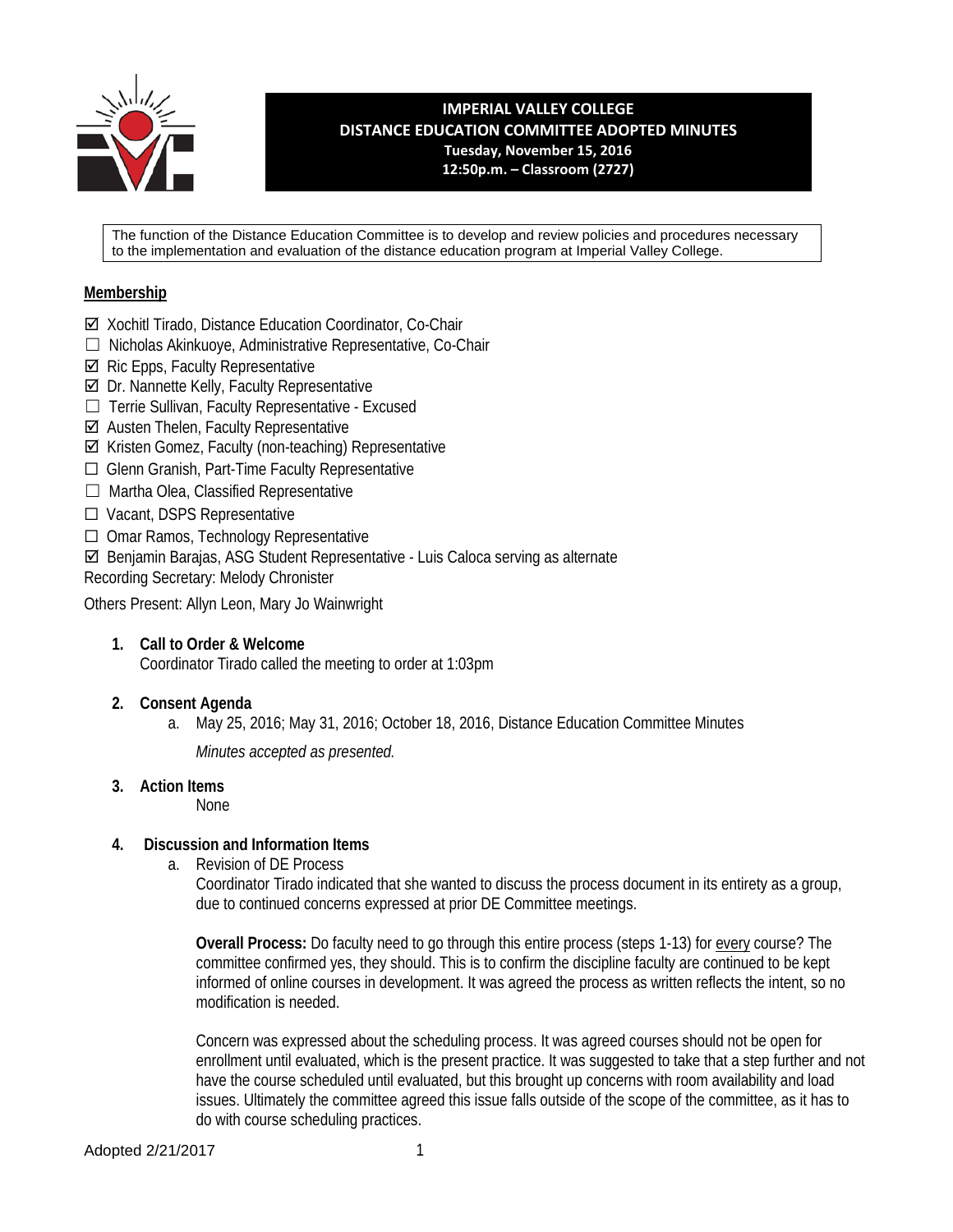**Process Step 4:** The question was raised about the application of seniority in online course selection. Does a faculty member that develops an online course have a "monopoly" on this course once approved, or can they be bumped by more senior faculty? It was confirmed that they can be bumped by someone with more seniority; however, the online course development process must still be followed in its entirety, which indicates that faculty member must first bring up their intent to develop a course online at a department meeting, to allow for conversation. The Right of First Refusal language may also influence the ability to bump.

**Process Step 7:** Confirmed the 5 individual @ONE courses required will sunset in Summer 2017, as @ONE will no longer be offering them at that time. One edit was suggested to this step as it presently reads: adjust the @ONE course that reads "Introduction to Teaching with Canvas" to "Introduction to Teaching with Blackboard/Canvas", since some faculty had taken the course when the Blackboard LMS was being taught. The committee agreed with this modification.

Conversation ensued about those faculty members that had started the @ONE 5-course sequence and have not yet finished. Would they have to take the new 12-week course? Coordinator Tirado indicated there are very few faculty that could fall into this category, according to her records. She will continue to encourage them to complete the remaining courses prior to Summer 2017.

**Process Step 12:** Wording added that requires the use of Canvas effective Spring 2017 when submitting courses for evaluation. Committee agreed with this modification.

**Other Issues influencing the process:** Coordinator Tirado brought up the contract language on the Right of First Refusal – questioning if this is to be interpreted to mean that faculty that develop online courses are able to exercise this right, even if it is not a completely new course. Many weighed in on this issue. CTA President Wainwright also weighed in, indicating that she has had ongoing discussions with the District on this topic. She indicated that the intent of the language is yes, it does apply. Faculty that invest the time to develop a new online course that has not been taught online before are eligible to exercise this right, in accordance with the contract.

### b. IEPI

i. DE 3-Year Plan

One of the IEPI goals was to develop a DE 3-Year Plan. There is funding available through the IEPI grant. Coordinator Tirado's plan is to put a team together in the Spring. The deadline to complete this plan per the grant is the end of July 2017.

### ii. In-House Training

Another IEPI goal is to have in-house training to develop and teach online courses. Right now we require the 12-week @ONE course. This goal was to offer it at IVC, so faculty do not have to go through @ONE, but there are challenges with this proposal. It was suggested to create courses that faculty can take that would be credit or non-credit, so apportionment can be claimed. Another suggestion was made to hire an Instructional Media Designer that could provide hands-on training for faculty.

iii. Online Course Evaluation Team

Coordinator Tirado pointed out that all getting more online courses is great, but it will lead to more courses needing to be evaluated. IEPI funds are available to provide training for course evaluators; however, presently funding is not available to compensate evaluators to evaluate courses. It was pointed out that it takes approx. 12 hours to truly evaluate each individual course, and the committee agreed these faculty members doing the evaluations should get compensated. It was suggested to incorporate this in the DE program review as a funding enhancement request.